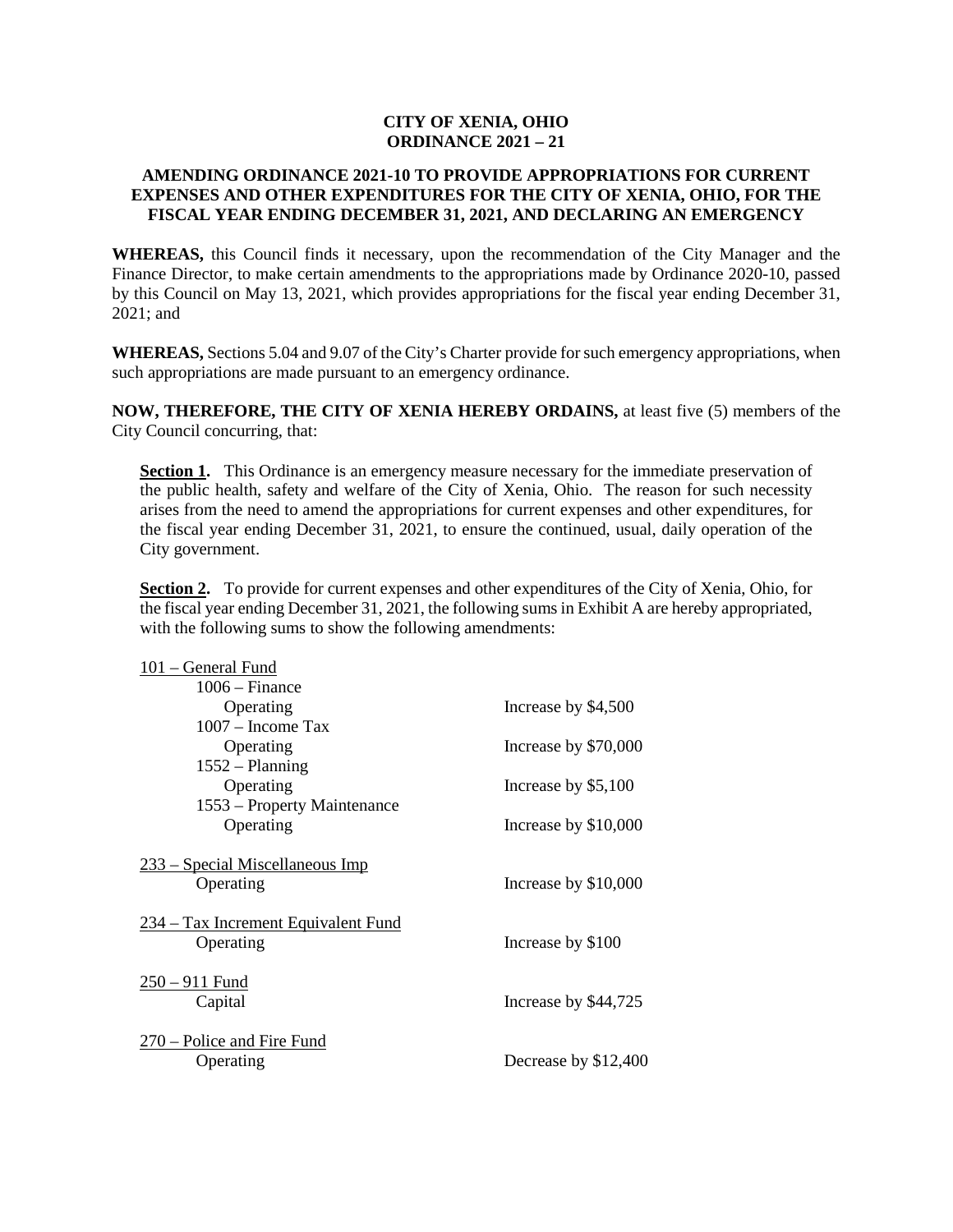| $364$ – Police & Fire Capital Fund |                      |
|------------------------------------|----------------------|
| Operating                          | Increase by \$70,000 |
| 615 – Parking Revenue Fund         |                      |
| Operating                          | Increase by \$12,400 |

**Section 3.** Existing Ordinance 2021-10 is hereby repealed.

**Section 4.** The Finance Director is hereby authorized to make payments from any of the appropriations herein made, upon receiving proper claims, certificates and/or vouchers approved by the officials, department heads, or their respective designees, authorized by law, City Charter or this Ordinance to approve the same, or upon an ordinance or resolution of Council to make expenditures; provided, however, that no payments for salaries or wages shall be made except to persons employed in accordance with the ordinances of the City of Xenia and/or laws of the State of Ohio.

**Section 5.** In accordance with the City's Charter, no warrant for payment of any claim shall be issued by the Finance Director until such claim has first been approved by the City Manager and funds therefore appropriated by Council. No warrant for payment of any contract for goods or services shall be issued by the Finance Director unless the contract has been executed by the City Manager and endorsed by the Law Director. No warrant for payment for legal services of outside counsel shall be issued by the Finance Director unless such special counsel has been employed by the Law Director, who is hereby authorized to employ special counsel to handle particular legal matters for the City within the limits of the appropriation for such services made by this Council.

**Section 6.** The Finance Director is hereby authorized, in accordance with the Charter and Ordinances of the City, to adjust appropriations within any Fund or Department, so long as the adjustments made do not exceed the total appropriations authorized within any Fund. In addition, the Finance Director is hereby authorized to establish additional accounts within any Fund as may from time to time be required to ensure proper accounting or by the State of Ohio.

**Section 7.** It is found that all formal actions of this Council concerning and relating to the adoption of this Ordinance were adopted in an open meeting of this Council, and that all deliberations of this Council that resulted in this formal action were in meetings open to the public in compliance with all legal requirements, including Chapter 121 of the Ohio Revised Code.

**Section 8.** This Ordinance shall take effect upon its adoption, in accordance with Sections 5.04 and 9.07 of the City's Charter.

Adopted: November 23, 2021

Michelle O. Johnson

City Clerk

Wesley E. Smith

Attest: President, Xenia City Council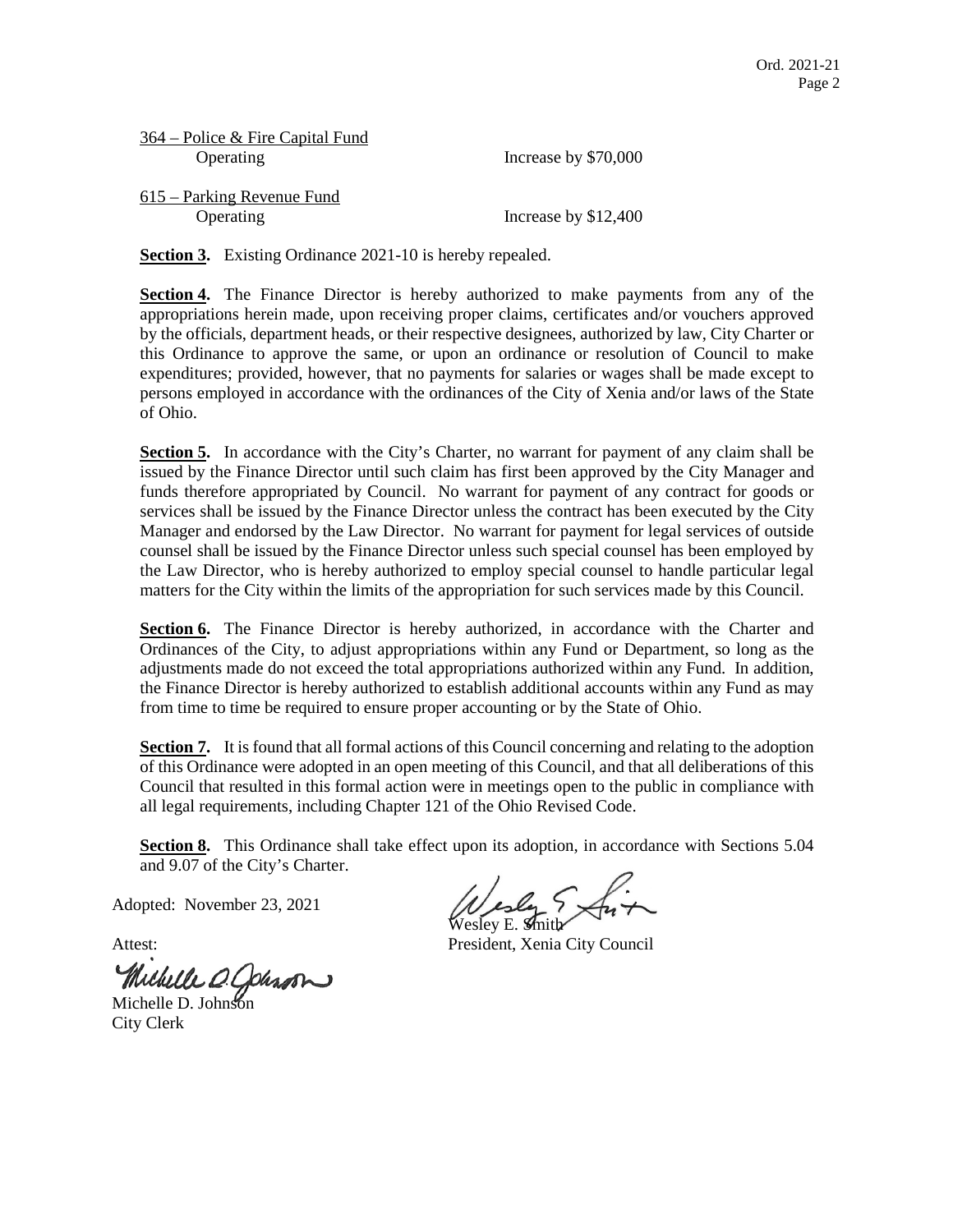## **Exhibit A Ordinance 2021-21**

| <b>CODE/FUND</b><br><b>DEPARTMENT</b><br><b>PURPOSE</b> | <b>AMOUNTS</b> |                | <b>DEPARTMENT</b><br><b>TOTAL</b> | <b>FUND</b><br>TOTAL | <b>ENCUMBRANCE</b><br><b>TYPE GRAND</b><br><b>TOTAL</b> |
|---------------------------------------------------------|----------------|----------------|-----------------------------------|----------------------|---------------------------------------------------------|
|                                                         |                |                |                                   |                      |                                                         |
| 1. 101 - GENERAL FUND                                   |                |                |                                   |                      |                                                         |
| 1001 - GEN GOVT/LEG AFF                                 |                |                |                                   |                      |                                                         |
| <b>PERSONNEL</b>                                        |                | \$38,459.00    |                                   |                      |                                                         |
| <b>OPERATING</b>                                        |                | \$263,338.65   | \$301,797.65                      |                      |                                                         |
| 1002 - MUNICIPAL COURT                                  |                |                |                                   |                      |                                                         |
| PERSONNEL                                               |                | \$1,081,200.00 |                                   |                      |                                                         |
| <b>OPERATING</b>                                        |                | \$478,487.49   | \$1,559,687.49                    |                      |                                                         |
| 1003 - LAW DIRECTOR                                     |                |                |                                   |                      |                                                         |
| PERSONNEL                                               |                | \$181,888.00   |                                   |                      |                                                         |
| <b>OPERATING</b>                                        |                | \$104,863.37   | \$286,751.37                      |                      |                                                         |
| 1004 - CITY MANAGER                                     |                |                |                                   |                      |                                                         |
| PERSONNEL                                               |                | \$153,636.00   |                                   |                      |                                                         |
| <b>OPERATING</b>                                        |                | \$34,673.84    | \$188,309.84                      |                      |                                                         |
| 1005 - HUMAN RESOURCES                                  |                |                |                                   |                      |                                                         |
| <b>PERSONNEL</b>                                        |                | \$29,191.00    |                                   |                      |                                                         |
| <b>OPERATING</b>                                        |                | \$31,304.65    | \$60,495.65                       |                      |                                                         |
| 1006 - FINANCE OFFICE                                   |                |                |                                   |                      |                                                         |
| <b>PERSONNEL</b>                                        |                | \$149,914.00   |                                   |                      |                                                         |
| <b>OPERATING</b>                                        | 65,365.23      | \$69,865.23    | \$219,779.23                      | \$215,279.23         |                                                         |
| 1007 - INCOME TAX                                       |                |                |                                   |                      |                                                         |
| <b>PERSONNEL</b>                                        |                | \$37,011.00    |                                   |                      |                                                         |
| <b>OPERATING</b>                                        | 358.937.97     | \$428,937.97   | \$465,948.97                      | 395,948.97           |                                                         |
| 1009 - MUNICIPAL BLDG & GENERAL SERVICES                |                |                |                                   |                      |                                                         |
| <b>OPERATING</b>                                        |                | \$207,183.63   | \$207,183.63                      |                      |                                                         |
| 1010 - MANAGEMENT INFORMATION SERVICES                  |                |                |                                   |                      |                                                         |
| PERSONNEL SERVICES                                      |                | \$177,487.00   |                                   |                      |                                                         |
| <b>OPERATING</b>                                        |                | \$0.00         | \$177,487.00                      |                      |                                                         |
| 1011 - CITY CLERK                                       |                |                |                                   |                      |                                                         |
| <b>PERSONNEL</b>                                        |                | \$45,268.00    |                                   |                      |                                                         |
| <b>OPERATING</b>                                        |                | \$50,232.86    | \$95,500.86                       |                      |                                                         |
| 1013 - PUBLIC AFFAIRS AND CATV ADMIN                    |                |                |                                   |                      |                                                         |
| <b>PERSONNEL</b>                                        |                | \$0.00         |                                   |                      |                                                         |
| <b>OPERATING</b>                                        |                | \$78,344.64    | \$78,344.64                       |                      |                                                         |
|                                                         |                |                |                                   |                      |                                                         |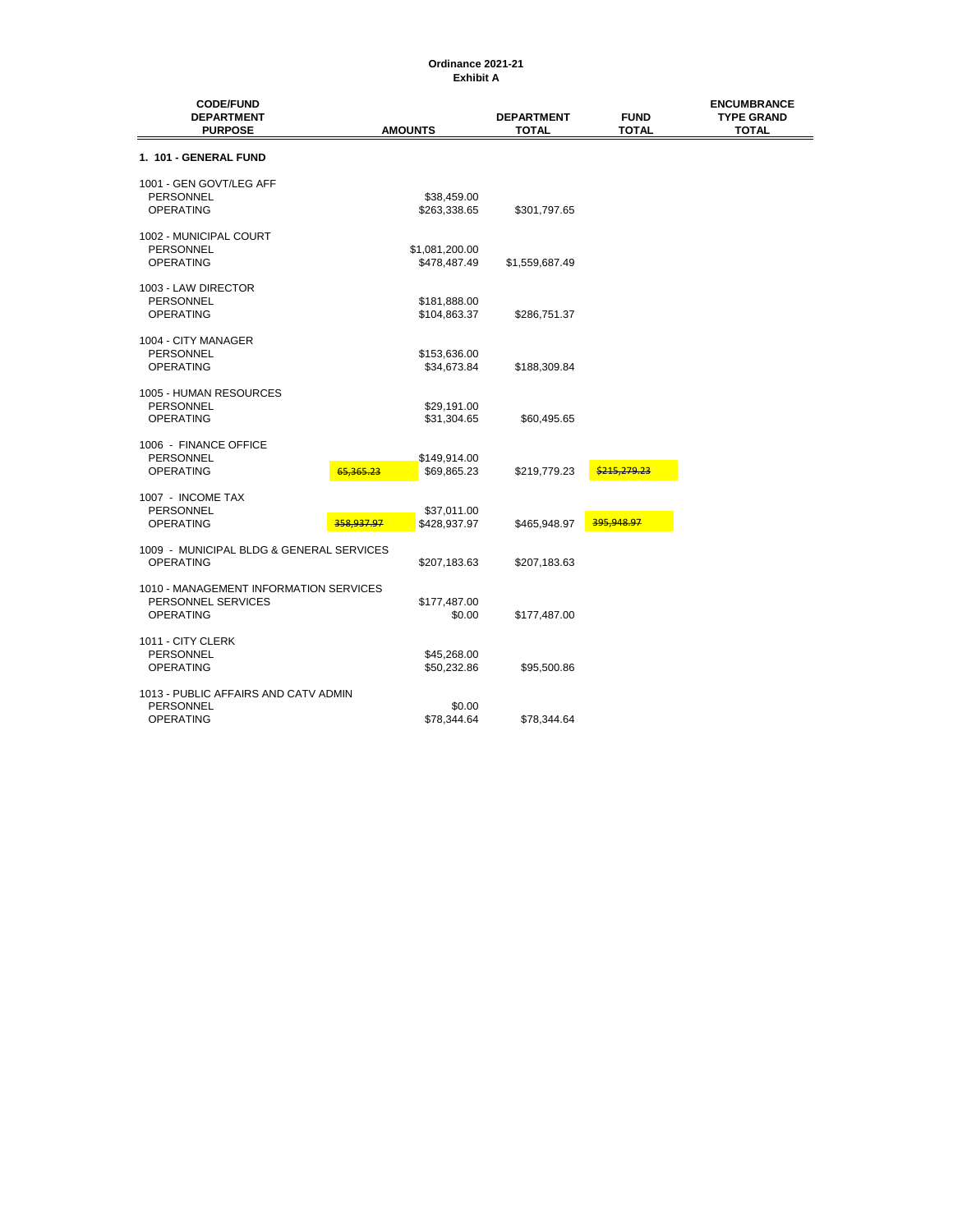| <b>CODE/FUND</b><br><b>DEPARTMENT</b><br><b>PURPOSE</b>                                | <b>AMOUNTS</b>               | DEPARTMENT<br>TOTAL | <b>FUND</b><br><b>TOTAL</b>        | <b>ENCUMBRANCE</b><br><b>TYPE GRAND</b><br><b>TOTAL</b> |
|----------------------------------------------------------------------------------------|------------------------------|---------------------|------------------------------------|---------------------------------------------------------|
| 1018 - MUNICIPAL ADMINISTRATIVE BUILDING                                               |                              |                     |                                    |                                                         |
| PERSONNEL<br><b>OPERATING</b>                                                          | \$18,846.00<br>\$97,861.84   | \$116,707.84        |                                    |                                                         |
| 1020 - OTHER FACILITIES/PROPERTIES<br><b>OPERATING</b>                                 | \$56,208.59                  | \$56,208.59         |                                    |                                                         |
| 1050 - CEMETERY<br><b>OPERATING</b>                                                    | \$26,550.00                  | \$26,550.00         |                                    |                                                         |
| 1227 - BLDG INSPECTION<br><b>OPERATING</b>                                             | \$0.00                       | \$0.00              |                                    |                                                         |
| 1228 - STREET LTS<br><b>OPERATING</b>                                                  | \$286,451.05                 | \$286,451.05        |                                    |                                                         |
| 1229 - HOMELAND SECURITY/RISK MGT.<br><b>OPERATING</b>                                 | \$41,066.09                  | \$41,066.09         |                                    |                                                         |
| 1442 - GEN PARK MAINT<br>PERSONNEL<br><b>OPERATING</b>                                 | \$119,552.00<br>\$188,327.36 | \$307,879.36        |                                    |                                                         |
| 1550 - ECONOMIC DEVELOPMENT<br>PERSONNEL<br><b>OPERATING</b>                           | \$97,089.00<br>\$48,249.48   | \$145,338.48        |                                    |                                                         |
| 1551 - NEIGHBORHOOD SERVICES<br>PERSONNEL<br><b>OPERATING</b>                          | \$67,131.00<br>\$41,970.38   | \$109,101.38        |                                    |                                                         |
| 1552 - PLANNING<br>PERSONNEL<br><b>OPERATING</b><br>\$67,551.76                        | \$116,107.00<br>\$72,651.76  | \$188,758.76        | 183,658.76                         |                                                         |
| 1553 - PROPERTY MAINT.<br>PERSONNEL<br><b>OPERATING</b><br>\$109.889.89                | \$48,841.00<br>\$119,889.89  | \$168,730.89        | \$158,730.89                       |                                                         |
| 1555 - ENGINEERING<br>PERSONNEL<br><b>OPERATING</b>                                    | \$53,081.00<br>\$75,778.21   | \$128,859.21        |                                    |                                                         |
| 1556 - CONSTRUCTION INSPECTION<br>PERSONNEL<br><b>OPERATING</b>                        | \$34,542.00<br>\$9,438.09    | \$43,980.09         |                                    |                                                         |
| 1557 - XENIA STATION<br>OPERATING                                                      | \$40,718.11                  | \$40,718.11         |                                    |                                                         |
| 7001 - INTERFUND LOANS<br><b>INTERFUND LOANS</b>                                       | \$1,053,000.00               | \$1,053,000.00      |                                    |                                                         |
| 9001 - TRANSFERS                                                                       | \$6,613,835.00               | \$6,613,835.00      |                                    |                                                         |
| <b>TOTAL GENERAL FUND</b><br>Less Encumbrances - 12/31/20<br><b>2021 APPROPRIATION</b> |                              | \$12,878,871.18     | \$12,968,471.18<br>\$12,456,359.00 | (\$422,512.18)<br>\$12,545,959.00                       |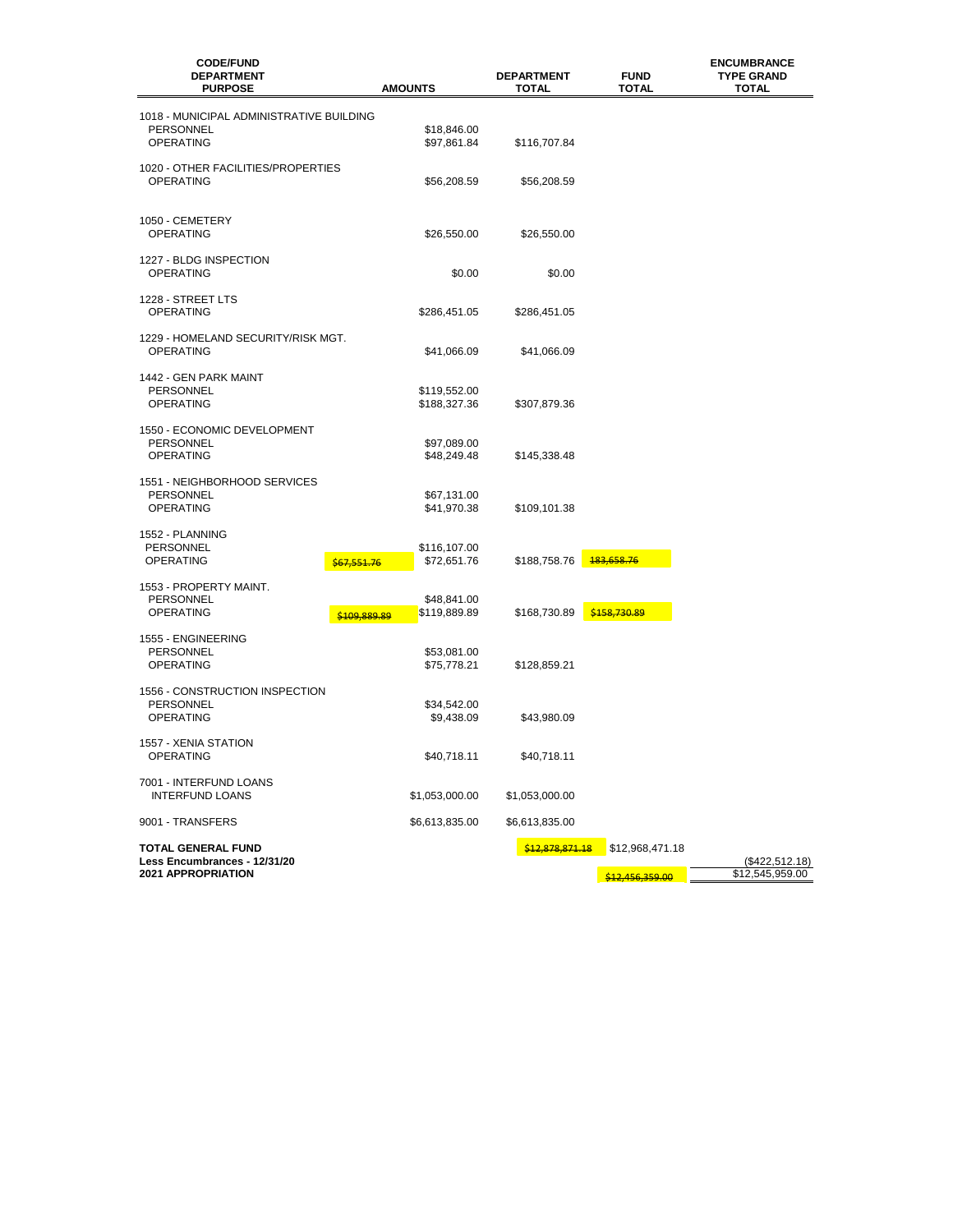| <b>CODE/FUND</b><br><b>DEPARTMENT</b><br><b>PURPOSE</b>                                                              | <b>AMOUNTS</b>                                               | <b>DEPARTMENT</b><br><b>TOTAL</b> | <b>FUND</b><br><b>TOTAL</b> | <b>ENCUMBRANCE</b><br><b>TYPE GRAND</b><br><b>TOTAL</b> |
|----------------------------------------------------------------------------------------------------------------------|--------------------------------------------------------------|-----------------------------------|-----------------------------|---------------------------------------------------------|
| <b>II. SPECIAL REVENUE FUNDS</b>                                                                                     |                                                              |                                   |                             |                                                         |
| <b>203 - RECREATION SPECIAL</b><br><b>OPERATING</b>                                                                  | \$36,018.77                                                  |                                   |                             |                                                         |
| <b>TOTAL RECREATION SPECIAL</b><br>Less Encumbrances - 12/31/20<br><b>2021 APPROPRIATION</b>                         |                                                              |                                   | \$36,018.77                 | $(\$4,718.77)$<br>\$31,300.00                           |
| <b>212 - INDIGENT DRIVER ALCOHOL TREATMENT</b><br><b>OPERATING</b>                                                   | \$145,530.00                                                 |                                   |                             |                                                         |
| TOTAL INDIGENT DRIVER ALCOHOL TREATMENT<br>Less Encumbrances - 12/31/20<br><b>2021 APPROPRIATION</b>                 |                                                              |                                   | \$145,530.00                | (\$56,420.00)<br>\$89,110.00                            |
| <b>213 - LAW ENFORCEMENT AND EDUCATION</b><br><b>OPERATING</b>                                                       | \$6,300.00                                                   |                                   |                             |                                                         |
| TOTAL LAW ENFORCEMENT AND EDUCATION<br>Less Encumbrances - 12/31/20<br><b>2021 APPROPRIATION</b>                     |                                                              |                                   | \$6,300.00                  | \$0.00<br>\$6,300.00                                    |
| <b>214 - PROBATION SERVICES FUND</b><br>PERSONNEL<br><b>OPERATING</b><br><b>CAPITAL</b>                              | \$433,642.00<br>\$140,186.04<br>\$500.00                     |                                   |                             |                                                         |
| <b>TOTAL PROBATION SERVICES FUND</b><br>Less Encumbrances - 12/31/20<br>2021 APPROPRIATION                           |                                                              |                                   | \$574,328.04                | (\$11,565.04)<br>\$562,763.00                           |
| <b>221 - STATE GASOLINE LICENSE VEHICLE FUND</b><br><b>PERSONNEL</b><br><b>OPERATING</b><br>CAPITAL<br><b>REFUND</b> | \$1,008,226.00<br>\$613,765.44<br>\$200,000.00<br>\$2,000.00 |                                   |                             |                                                         |
| TOTAL STATE GASOLINE LICENSE VEHICLE FUND<br>Less Encumbrances - 12/31/20<br><b>2021 APPROPRIATION</b>               |                                                              |                                   | \$1,823,991.44              | (\$149,353.44)<br>\$1,674,638.00                        |
| <b>222 - STATE ROUTE REPAIR FUND</b><br>PERSONNEL<br>OPERATING                                                       | \$20,027.00<br>\$127,903.07                                  |                                   |                             |                                                         |
| <b>TOTAL STATE ROUTE REPAIR FUND</b><br>Less Encumbrances - 12/31/20<br><b>2021 APPROPRIATION</b>                    |                                                              |                                   | \$147,930.07                | $($ \$41,315.07)<br>\$106,615.00                        |
| <b>228 - MUNICIPAL MOTOR VEHICLE LICENSE FEE FUND</b><br><b>OPERATING</b><br>CAPITAL<br><b>DEBT SERVICE</b>          | \$1,147.97<br>\$345,000.00<br>\$0.00                         |                                   |                             |                                                         |
| TOTAL MUN MOTOR VEHICLE LICENSE FEE FUND<br>Less Encumbrances - 12/31/20<br><b>2021 APPROPRIATION</b>                |                                                              |                                   | \$346,147.97                | $($ \$151,147.97 $)$<br>\$195,000.00                    |
| <b>229 - COUNTY AUTO TAX FUND</b><br>CAPITAL<br><b>INTERFUND LOAN</b>                                                | \$133,000.00<br>\$133,000.00                                 |                                   |                             |                                                         |
| TOTAL COUNTY AUTO TAX FUND<br>Less Encumbrances - 12/31/20<br>2021 APPROPRIATION                                     |                                                              |                                   | \$266,000.00                | \$0.00<br>\$266,000.00                                  |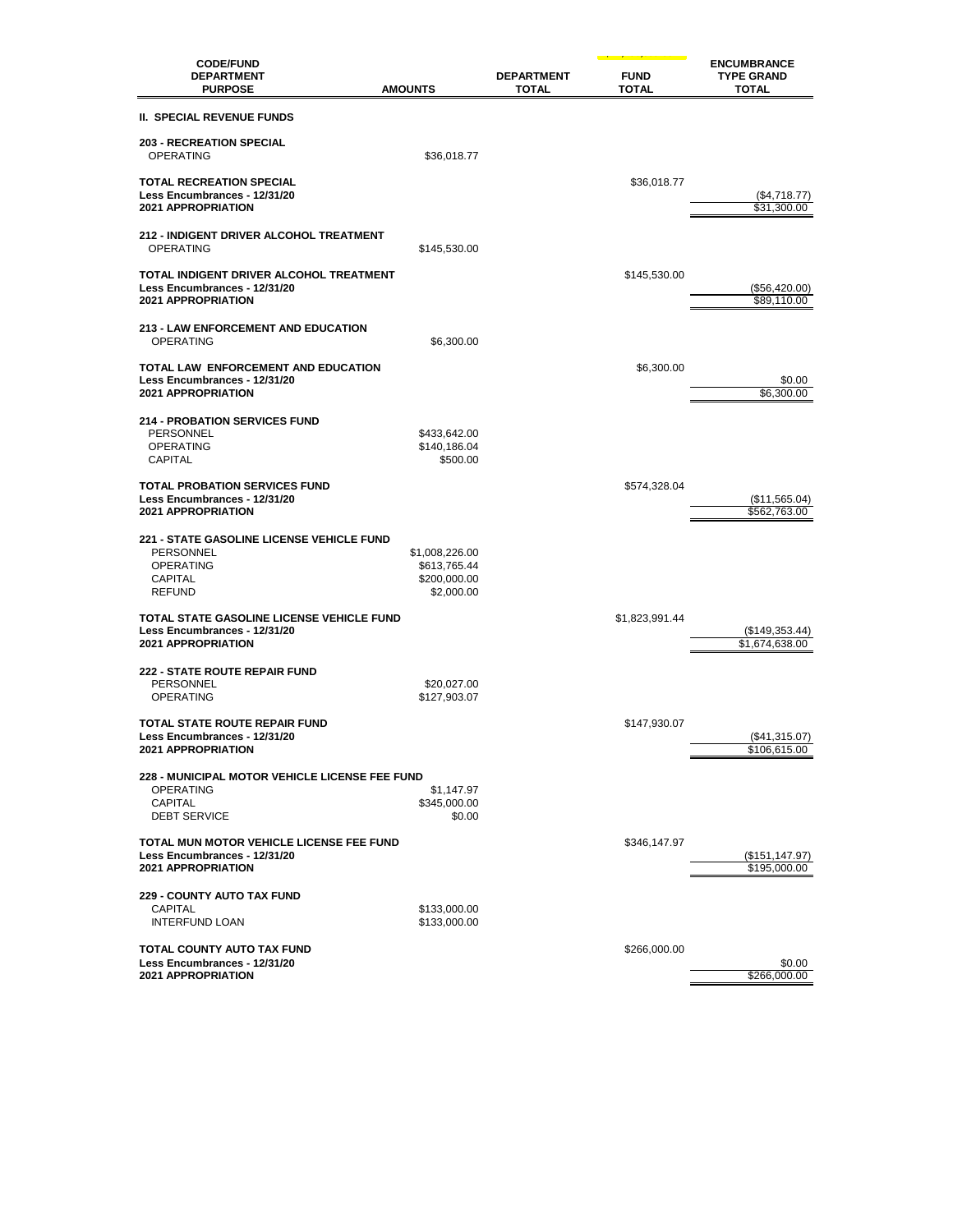| <b>CODE/FUND</b><br><b>DEPARTMENT</b><br><b>PURPOSE</b>                                                | <b>AMOUNTS</b>                                              | <b>DEPARTMENT</b><br><b>TOTAL</b> | <b>FUND</b><br><b>TOTAL</b>             | <b>ENCUMBRANCE</b><br><b>TYPE GRAND</b><br><b>TOTAL</b> |
|--------------------------------------------------------------------------------------------------------|-------------------------------------------------------------|-----------------------------------|-----------------------------------------|---------------------------------------------------------|
| 233 - SPECIAL MISCELLANEOUS IMPROVEMENT FUND<br><b>PERSONNEL</b><br><b>OPERATING</b><br><b>CAPITAL</b> | \$26,158.00<br>\$318,973.29<br>\$115,000.00                 | \$308,973.29                      |                                         |                                                         |
| TOTAL SPECIAL MISC IMPROVEMENT FUND                                                                    |                                                             | \$450,131.29                      | \$460,131.29                            |                                                         |
| Less Encumbrances - 12/31/20<br><b>2021 APPROPRIATION</b>                                              |                                                             |                                   | \$399,195.00                            | (\$50,936.29)<br>\$409.195.00                           |
| <b>234 - TAX INCREMENT EQUIVALENT FUND</b><br>OPERATING                                                | \$5,237.18 \$5,137.18                                       |                                   |                                         |                                                         |
| TOTAL TAX INCREMENT EQUIVALENT FUND<br>Less Encumbrances - 12/31/20                                    |                                                             | \$5,137.18                        | \$5,237.18                              | (\$5,123.00)                                            |
| <b>2021 APPROPRIATION</b>                                                                              |                                                             |                                   | \$14.18                                 | \$114.18                                                |
| 236 - XENIA TOWNE SQUARE REDEVELOPMENT FUND                                                            |                                                             |                                   |                                         |                                                         |
| <b>OPERATING</b><br><b>TRANSFERS</b>                                                                   | \$389,250.00<br>\$97,000.00                                 |                                   |                                         |                                                         |
| <b>TOTAL 911 FEE FUND</b><br><b>PERSONNEL</b><br><b>OPERATING</b>                                      |                                                             |                                   | \$486,250.00                            | \$0.00<br>\$486,250.00                                  |
| 250 - 911 FEE FUND<br>PERSONNEL<br><b>OPERATING</b><br>CAPITAL<br><b>DEBT SERVICE</b>                  | \$113,148.00<br>\$109,908.53<br>\$605,906.96<br>\$51,103.00 | \$561,181.96                      |                                         |                                                         |
| <b>TOTAL 911 FEE FUND</b><br>Less Encumbrances - 12/31/20<br>2021 APPROPRIATION                        |                                                             | \$835.341.49                      | \$880,066.49<br><del>\$369.307.00</del> | (\$466,034.49)<br>\$414,032.00                          |
| 251 - LAW ENFORCEMENT FUND<br><b>OPERATING</b><br><b>CAPITAL</b>                                       | \$55,343.26<br>\$11,518.00                                  |                                   |                                         |                                                         |
| <b>TOTAL LAW ENFORCEMENT FUND</b><br>Less Encumbrances - 12/31/20<br><b>2021 APPROPRIATION</b>         |                                                             |                                   | \$66,861.26                             | $($ \$3,161.26 $)$<br>\$63,700.00                       |
| <b>252 - DRUG LAW ENFORCEMENT FUND</b><br><b>OPERATING</b>                                             | \$18,000.00                                                 |                                   |                                         |                                                         |
| <b>TOTAL DRUG LAW ENFORCEMENT FUND</b><br>Less Encumbrances - 12/31/20<br><b>2021 APPROPRIATION</b>    |                                                             |                                   | \$18,000.00                             | \$0.00<br>\$18,000.00                                   |
| 253 - MUNIC.CT VICTIM FD.<br>PERSONNEL<br><b>OPERATING</b>                                             | \$269,595.00<br>\$40,720.84                                 |                                   |                                         |                                                         |
| TOTAL MUNICIPAL COURT VICTIM FUND<br>Less Encumbrances - 12/31/20<br>2021 APPROPRIATION                |                                                             |                                   | \$310,315.84                            | (\$8,362.09)<br>\$301,953.75                            |
| 270 - POLICE & FIRE FUND<br>PERSONNEL<br><b>OPERATING</b><br><b>CAPITAL</b>                            | \$14,176,936.00<br>\$2,400,936.84<br>\$500.00               | \$14,189,336.00                   |                                         |                                                         |
| TOTAL POLICE & FIRE FUND<br>Less Encumbrances - 12/31/20<br>2021 APPROPRIATION                         |                                                             | \$16,590,772.84                   | \$16,578,372.84<br>\$16,363,265         | (\$227,507.84)<br>\$16,350,865.00                       |
| <b>GRAND TOTAL SPECIAL REVENUE FUNDS</b><br>Less Encumbrances - 12/31/20<br><b>2021 APPROPRIATION</b>  |                                                             | \$22,109,056.19                   | \$22,151,481.19<br>\$20,933,410.93      | (\$1,175,645.26)<br>\$20,975,835.93                     |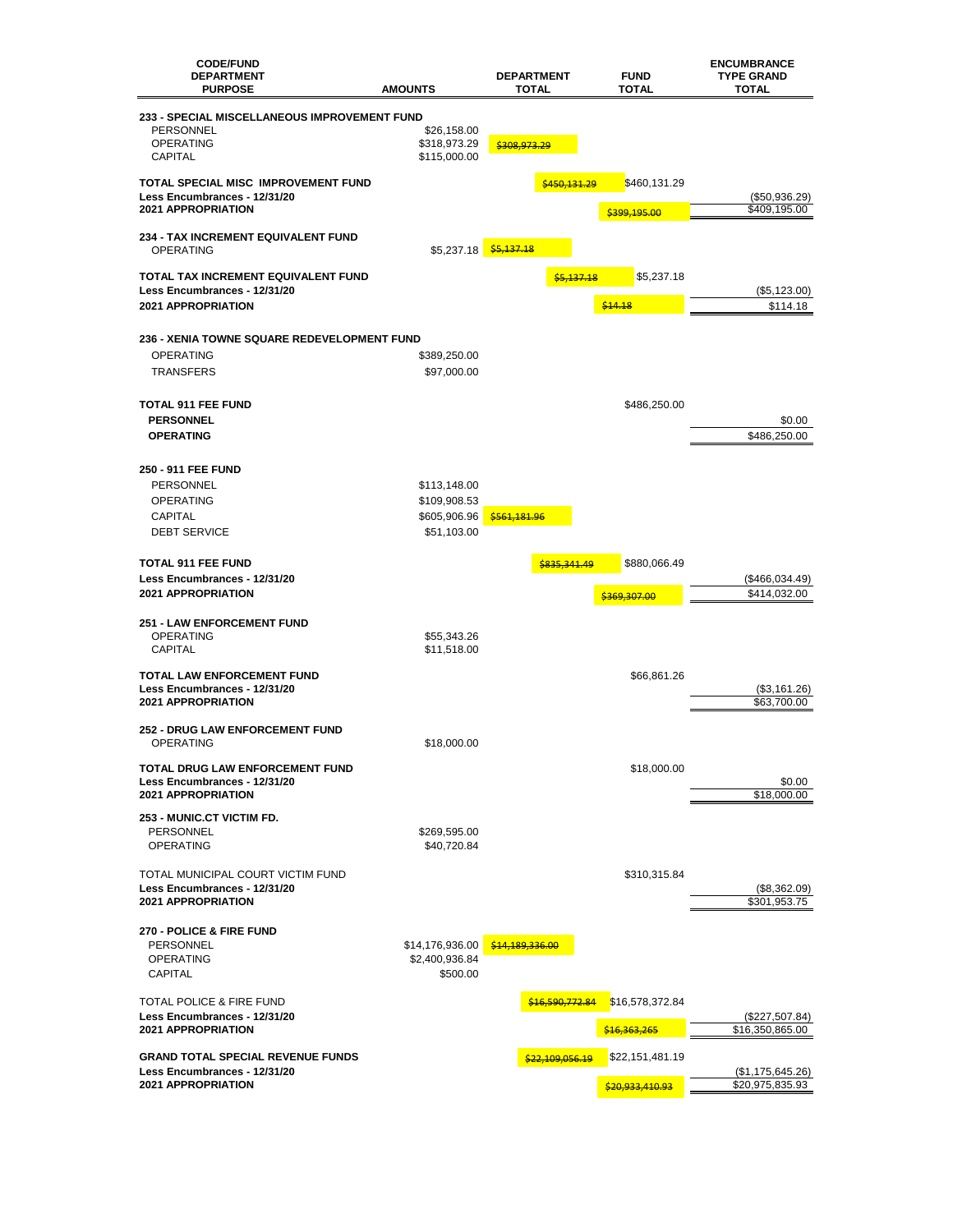| <b>CODE/FUND</b><br><b>DEPARTMENT</b><br><b>PURPOSE</b>                                                                             | <b>AMOUNTS</b>                                                 | DEPARTMENT<br><b>TOTAL</b> | <b>FUND</b><br><b>TOTAL</b>              | <b>ENCUMBRANCE</b><br><b>TYPE GRAND</b><br><b>TOTAL</b> |
|-------------------------------------------------------------------------------------------------------------------------------------|----------------------------------------------------------------|----------------------------|------------------------------------------|---------------------------------------------------------|
| III. CAPITAL PROJECTS FUNDS                                                                                                         |                                                                |                            |                                          |                                                         |
| <b>361 - GENERAL CAPITAL IMPROVEMENT FUND</b><br><b>OPERATING</b><br><b>CAPITAL</b><br><b>DEBT SERVICE</b><br><b>INTERFUND LOAN</b> | \$388,359.93<br>\$2,552,983.99<br>\$456,099.00<br>\$332,820.00 |                            |                                          |                                                         |
| TOTAL GENERAL CAPITAL IMPROVEMENT FUND<br>Less Encumbrances - 12/31/20<br>2021 APPROPRIATION                                        |                                                                |                            | \$3,730,262.92                           | $(\$842, 291.92)$<br>\$2,887,971.00                     |
| <b>362 - ISSUE 2 CAPITAL IMPROVEMENT FUND</b><br><b>CAPITAL</b>                                                                     | \$291,096.00                                                   |                            |                                          |                                                         |
| TOTAL ISSUE 2 CAPITAL IMPROVEMENT FUND<br>Less Encumbrances - 12/31/20<br><b>2021 APPROPRIATION</b>                                 |                                                                |                            | \$291,096.00                             | \$0.00<br>\$291,096.00                                  |
| 363 - MUN CT CAPITAL IMPROVEMEN<br>PERSONNEL<br><b>OPERATING</b><br><b>CAPITAL</b>                                                  | \$19,279.00<br>\$117,009.52<br>\$8,300.00                      |                            |                                          |                                                         |
| TOTAL MUN COURT CAPITAL IMPROVEMENT FUND<br>Less Encumbrances - 12/31/20<br>2021 APPROPRIATION                                      |                                                                |                            | \$144,588.52                             | (\$3,818.52)<br>\$140,770.00                            |
| 364 - POLICE/FIRE CAPITAL FUND<br><b>OPERATING</b><br><b>CAPITAL</b><br><b>DEBT SERVICE</b>                                         | \$215,652.01<br>\$5,862,000.00<br>\$114,304.00                 | \$145,652.01               |                                          |                                                         |
| TOTAL POLICE/FIRE CAPITAL FUND<br>Less Encumbrances - 12/31/20<br><b>2021 APPROPRIATION</b>                                         |                                                                | \$6,121,956.01             | \$6,191,956.01<br>\$5.586.956.01         | (\$535,000.00)<br>\$5,656,956.01                        |
| <b>365 - BOND CONSTRUCTION FUND</b><br>OPERATING<br><b>CAPITAL</b>                                                                  | \$19,576.37<br>\$0.00                                          |                            |                                          |                                                         |
| TOTAL BOND CONSTRUCTION FUND<br>TOTAL INDIGENT DRIVER ALCOHOL<br>Less Encumbrances - 12/31/20<br>2021 APPROPRIATION                 |                                                                |                            | \$19,576.37                              | (\$10,969.85)<br>\$8,606.52                             |
| <b>GRAND TOTAL CAPITAL PROJECTS FUNDS</b><br>Less Encumbrances - 12/31/20<br><b>2021 APPROPRIATION</b>                              |                                                                | \$10,307,479.82            | \$10,377,479.82<br><u>\$8,915,399.53</u> | (\$1,392,080.29)<br>\$8,985,399.53                      |
| IV. DEBT SERVICE FUNDS                                                                                                              |                                                                |                            |                                          |                                                         |
| 471 - GENERAL OBLIGATION BOND RETIREMENT FUND<br><b>TRANSFERS</b>                                                                   | \$119,038.00                                                   |                            |                                          |                                                         |
| TOTAL GEN. OB. BOND PAYMENT FUND<br>Less Encumbrances - 12/31/20<br><b>2021 APPROPRIATION</b>                                       |                                                                |                            | \$119,038.00                             | \$0.00<br>\$119,038.00                                  |
| 472 - 2015 GENERAL OBLIGATION BOND RETIREMENT FUND<br><b>DEBT SERVICE</b>                                                           | \$516,000.00                                                   |                            |                                          |                                                         |
| TOTAL GEN. OB. BOND PAYMENT FUND<br>Less Encumbrances - 12/31/20<br>2021 APPROPRIATION                                              |                                                                |                            | \$516,000.00                             | \$0.00<br>\$516,000.00                                  |
| 473 - 2021 GENERAL OBLIGATION BOND RETIREMENT FUND<br><b>CAPITAL</b><br><b>DEBT SERVICE</b>                                         | \$3,350,000.00<br>\$247,000.00                                 |                            |                                          |                                                         |
| TOTAL 2015 GENERAL OBLIGATION BOND RETIREMENT FUND<br>Less Encumbrances - 12/31/20<br><b>2021 APPROPRIATION</b>                     |                                                                |                            | \$3,597,000.00                           | \$0.00<br>\$3,597,000.00                                |
| <b>GRAND TOTAL DEBT SERVICE FUNDS</b><br>Less Encumbrances - 12/31/20<br>2021 APPROPRIATION                                         |                                                                |                            | \$4,232,038.00                           | \$0.00<br>\$4,232,038.00                                |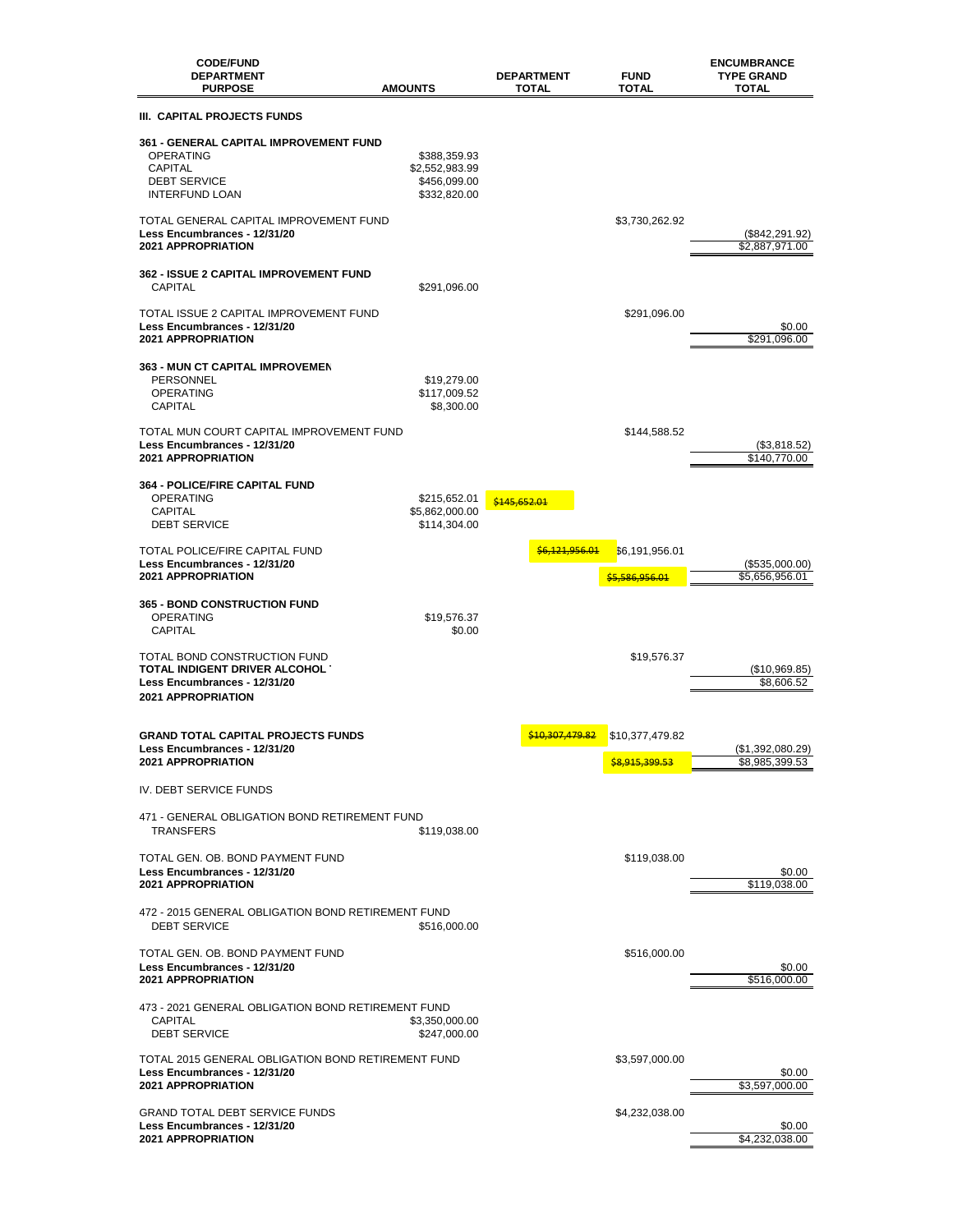| <b>CODE/FUND</b><br><b>DEPARTMENT</b><br><b>PURPOSE</b>                                                                 | <b>AMOUNTS</b>                                                     | <b>DEPARTMENT</b><br><b>TOTAL</b> | <b>FUND</b><br><b>TOTAL</b> | <b>ENCUMBRANCE</b><br><b>TYPE GRAND</b><br><b>TOTAL</b> |
|-------------------------------------------------------------------------------------------------------------------------|--------------------------------------------------------------------|-----------------------------------|-----------------------------|---------------------------------------------------------|
| <b>V. ENTERPRISE FUNDS</b>                                                                                              |                                                                    |                                   |                             |                                                         |
| 601 - COMMUNITY DEVELOPMENT BLOCK GRANT/REVOLVING LOAN FUND<br><b>OPERATING</b><br><b>CAPITAL</b>                       | \$3,000.00<br>\$157,000.00                                         |                                   |                             |                                                         |
| TOTAL COM DEV BLOCK GRANT/REV LOAN FUND<br>Less Encumbrances - 12/31/20<br><b>2021 APPROPRIATION</b>                    |                                                                    |                                   | \$160,000.00                | \$0.00<br>\$160,000.00                                  |
| 602 - LOAN TRUST FUND<br><b>OPERATING</b>                                                                               | \$265,883.00                                                       |                                   |                             |                                                         |
| TOTAL LOAN TRUST FUND<br>Less Encumbrances - 12/31/20<br><b>2021 APPROPRIATION</b>                                      |                                                                    |                                   | \$265,883.00                | (\$115,352.00)<br>\$150,531.00                          |
| 603 - HOUSING REHABILITATION GRANT FUND<br><b>PERSONNEL</b><br><b>OPERATING</b>                                         | \$5,442.00<br>\$863,903.23                                         |                                   | \$869,345.23                |                                                         |
| TOTAL HOUSING REHABILITATION FUND<br>Less Encumbrances - 12/31/20<br><b>2021 APPROPRIATION</b>                          |                                                                    |                                   |                             | (\$443,891.23)<br>\$425,454.00                          |
| <b>611 - WATER REVENUE FUND</b><br><b>PERSONNEL</b><br><b>OPERATING</b><br><b>DEBT SERVICE</b><br><b>TRANSFERS</b>      | \$2,355,128.00<br>\$1,150,495.27<br>\$555,130.48<br>\$830,599.00   |                                   |                             |                                                         |
| TOTAL WATER REVENUE FUND<br>Less Encumbrances - 12/31/20<br><b>2021 APPROPRIATION</b>                                   |                                                                    |                                   | \$4,891,352.75              | (\$201,039.75)<br>\$4,690,313.00                        |
| 612 - SEWER REVENUE FUND<br><b>PERSONNEL</b><br><b>OPERATING</b><br><b>DEBT SERVICE</b><br><b>TRANSFERS</b>             | \$2,520,354.00<br>\$1,372,525.61<br>\$742,757.00<br>\$2,526,936.00 |                                   |                             |                                                         |
| TOTAL SEWER REVENUE FUND<br>Less Encumbrances - 12/31/20<br>2021 APPROPRIATION                                          |                                                                    |                                   | \$7,162,572.61              | (\$310,640.61)<br>\$6,851,932.00                        |
| <b>613 - SANITATION REVENUE FUND</b><br><b>PERSONNEL</b><br><b>OPERATING</b><br><b>DEBT SERVICE</b><br><b>TRANSFERS</b> | \$478,282.00<br>\$2,139,715.20<br>\$628.00<br>\$625,645.00         |                                   |                             |                                                         |
| TOTAL SANITATION REVENUE FUND<br>Less Encumbrances - 12/31/20<br><b>2021 APPROPRIATION</b>                              |                                                                    |                                   | \$3,244,270.20              | (\$221,659.20)<br>\$3,022,611.00                        |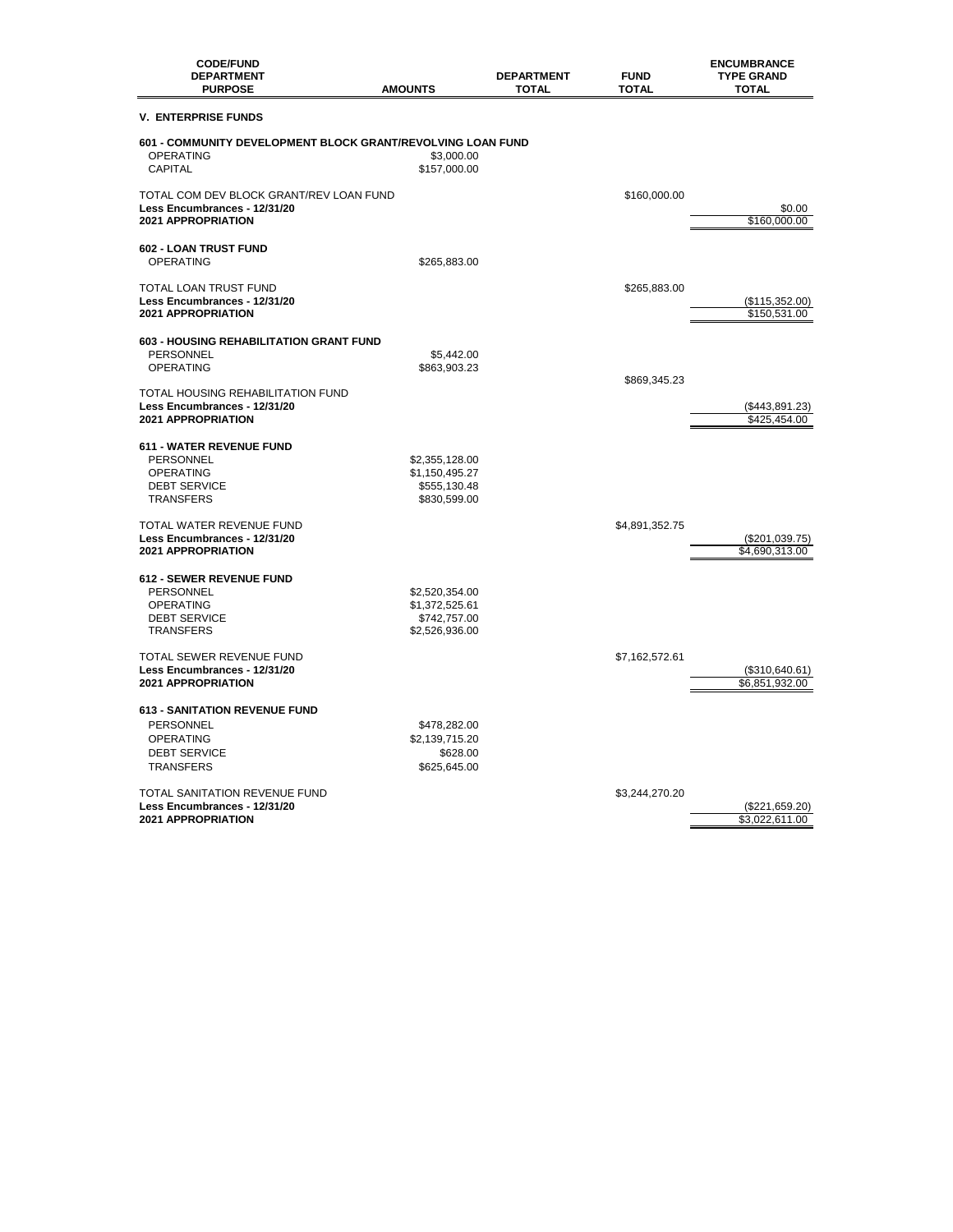| <b>CODE/FUND</b><br><b>DEPARTMENT</b><br><b>PURPOSE</b>   | <b>AMOUNTS</b> | <b>DEPARTMENT</b><br><b>TOTAL</b> | <b>FUND</b><br><b>TOTAL</b> | <b>ENCUMBRANCE</b><br><b>TYPE GRAND</b><br><b>TOTAL</b> |
|-----------------------------------------------------------|----------------|-----------------------------------|-----------------------------|---------------------------------------------------------|
| <b>614 - STORM WATER FEES</b>                             |                |                                   |                             |                                                         |
| <b>PERSONNEL</b>                                          | \$224,502.00   |                                   |                             |                                                         |
| <b>OPERATING</b>                                          | \$107,899.30   |                                   |                             |                                                         |
| <b>DEBT SERVICE</b>                                       | \$628.00       |                                   |                             |                                                         |
| <b>TRANSFERS</b>                                          | \$0.00         |                                   |                             |                                                         |
| <b>TOTAL STORM WATER FEES</b>                             |                |                                   | \$333,029.30                |                                                         |
| Less Encumbrances - 12/31/20                              |                |                                   |                             | (\$16,623.30)                                           |
| <b>2021 APPROPRIATION</b>                                 |                |                                   |                             | \$316,406.00                                            |
| <b>615 - PARKING REVENUE FUND</b>                         |                |                                   |                             |                                                         |
| <b>PERSONNEL</b>                                          |                |                                   |                             |                                                         |
|                                                           | \$43,866.00    | \$31.466.00                       |                             |                                                         |
| <b>OPERATING</b>                                          | \$110,648.21   |                                   |                             |                                                         |
| TOTAL PARKING REVENUE FUND                                |                | \$142.114.21                      | \$154,514.21                |                                                         |
| Less Encumbrances - 12/31/20                              |                |                                   |                             | (S1, 165.21)                                            |
| 2021 APPROPRIATION                                        |                |                                   | \$140.949.00                | \$153.349.00                                            |
| 664 - WATER REPLACEMENT AND IMPROVEMENT FUND              |                |                                   |                             |                                                         |
| <b>OPERATING</b>                                          | \$1,033,444.50 |                                   |                             |                                                         |
| CAPITAL                                                   | \$1,162,470.75 |                                   |                             |                                                         |
| TOTAL WTR REPL AND IMPROVEMEN                             |                |                                   | \$2,195,915.25              |                                                         |
| Less Encumbrances - 12/31/20                              |                |                                   |                             | (\$501,343.28)                                          |
| <b>2021 APPROPRIATION</b>                                 |                |                                   |                             | \$1.694.571.97                                          |
|                                                           |                |                                   |                             |                                                         |
| 665 - SEWER PLANT AND TRUNK FUND                          |                |                                   |                             |                                                         |
| <b>OPERATING</b><br><b>CAPITAL</b>                        | \$2,972,922.56 |                                   |                             |                                                         |
|                                                           | \$1,040,225.83 |                                   |                             |                                                         |
| TOTAL SEWER PLANT AND TRUNK FL                            |                |                                   | \$4,013,148.39              |                                                         |
| Less Encumbrances - 12/31/20                              |                |                                   |                             | (\$559,960.16)                                          |
| <b>2021 APPROPRIATION</b>                                 |                |                                   |                             | \$3,453,188.23                                          |
| <b>666 - SANITATION CAPITAL IMPROVEMENT FUND</b>          |                |                                   |                             |                                                         |
| <b>OPERATING</b>                                          | \$280,088.71   |                                   |                             |                                                         |
| <b>CAPITAL</b>                                            | \$270,000.00   |                                   |                             |                                                         |
| TOTAL SANITATION CAPITAL IMPROVMT FUND                    |                |                                   | \$550,088.71                |                                                         |
| Less Encumbrances - 12/31/20                              |                |                                   |                             | (\$146,901.02)                                          |
| <b>2021 APPROPRIATION</b>                                 |                |                                   |                             | \$403,187.69                                            |
| 667 - STORM WATER CAPITAL IMPROVEMENT FUND                |                |                                   |                             |                                                         |
| <b>OPERATING</b>                                          | \$211,147.41   |                                   |                             |                                                         |
|                                                           |                |                                   |                             |                                                         |
| TOTAL SANITATION CAPITAL IMPROVMT FUND                    |                |                                   | \$211,147.41                |                                                         |
| Less Encumbrances - 12/31/20<br><b>2021 APPROPRIATION</b> |                |                                   |                             | (\$15,217.33)<br>\$195.930.08                           |
|                                                           |                |                                   |                             |                                                         |
| <b>GRAND TOTAL ENTERPRISE FUNDS</b>                       |                | <b>\$24.038.867.06</b>            | \$24,051,267.06             |                                                         |
| Less Encumbrances - 12/31/20                              |                |                                   |                             | (S2, 533, 793.09)                                       |
| <b>2021 APPROPRIATION</b>                                 |                |                                   | \$21.505.073.97             | \$21,517,473.97                                         |